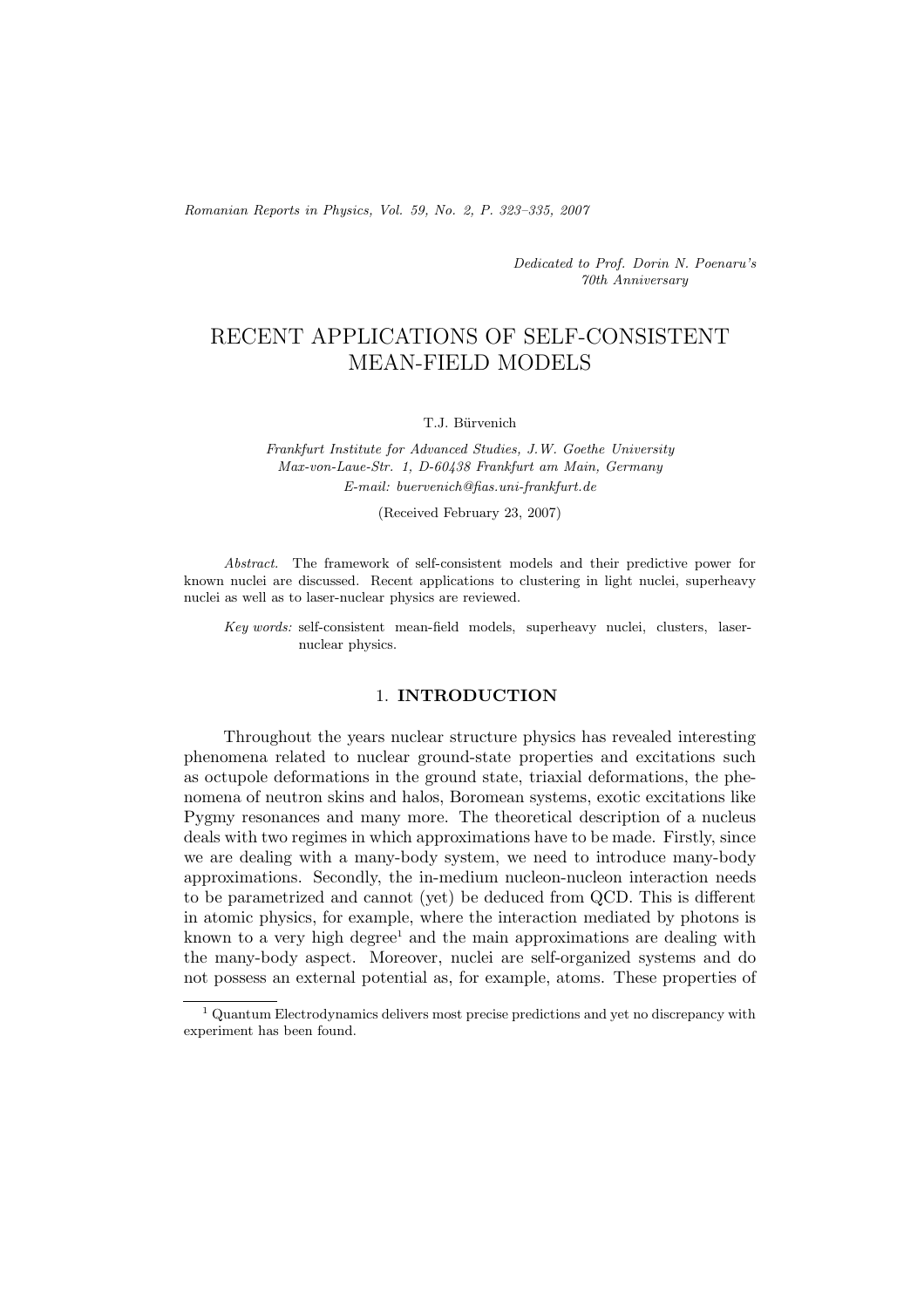the nucleus make nuclear physics both exciting and extremely difficult. They are also the reason for the many different nuclear models that have been built throughout the decades: the simple liquid-drop formula, the phenomenological shell modell, the macroscopic-microscopic method, self-consistent mean-field models, Greensfunction-Monte-Carlo, shell model and no-core shell model, and many others. In this contribution, self-consistent mean-field models will be discussed and illustrated with a few typical applications.

### 2. **FRAMEWORK**

The ansatz of self-consistent mean-field models (for a comprehensive review see Ref. [1]) is traditionally based on the parametrization of the effective nucleon-nucleon interaction between point-like nucleons. The modern way is the construction of the energy functional which can incorporate terms that can not be formulated in terms of effective interactions.

The relativistic mean-field (RMF) model can be formulated in terms of a Lagrangian employing the relevant degrees of freedom which are nucleon and the boson fields:

$$
\mathcal{L} = \mathcal{L}_{\text{nucleon}}^{\text{free}} + \mathcal{L}_{\text{meson}}^{\text{free}} + \mathcal{L}_{\text{coupl}}^{\text{lin}} + \mathcal{L}_{\text{coupl}}^{\text{nonlin}}.
$$
 (1)

The first parts are Lagrangians for free nucleons and mesons and the photon:

$$
\mathcal{L}_{\text{nucleon}}^{\text{free}} = \hat{\bar{\psi}} (i \gamma_{\mu} \partial^{\mu} - m) \hat{\psi}, \tag{2}
$$

$$
\mathcal{L}_{\text{meson}}^{\text{free}} = \frac{1}{2} (\partial_{\mu} \hat{\sigma} \partial^{\mu} \hat{\sigma} - m_{\sigma}^2 \hat{\sigma}^2) - \frac{1}{2} \left( \frac{1}{2} \hat{G}_{\mu\nu} \hat{G}^{\mu\nu} - m_{\omega}^2 \hat{\omega}_{\mu} \hat{\omega}^{\mu} \right) - \frac{1}{2} \left( \frac{1}{2} \hat{B}_{\mu\nu} \cdot \hat{B}^{\mu\nu} - m_{\rho}^2 \hat{\rho}_{\mu} \cdot \hat{\rho}^{\mu} \right) - \frac{1}{4} \hat{F}_{\mu\nu} \hat{F}^{\mu\nu}.
$$
 (3)

It is worth mentioning that these meson fields have only loose correspondence with the physical meson spectrum. Mean-field models employing contact interactions between nucleons have a comparable predictive power for nuclear ground-state observables and excited states [2, 3, 4].

A theory of interacting fields is achieved by introducing minimal couplings between the mesons/photon and the nucleonic densities and currents.

$$
\mathcal{L}_{\text{coupl}}^{\text{lin}} = -g_{\sigma}\hat{\sigma}\hat{\bar{\psi}}\hat{\psi} - g_{\omega}\hat{\omega}_{\mu}\hat{\bar{\psi}}\gamma^{\mu}\hat{\psi} - g_{\rho}\hat{\beta}_{\mu}\cdot\hat{\bar{\psi}}\vec{\tau}\gamma^{\mu}\hat{\psi} - e\hat{A}_{\mu}\hat{\bar{\psi}}\frac{1+\tau_{3}}{2}\gamma^{\mu}\hat{\psi}.
$$
 (4)

The density dependence of the scalar field needs to be altered to reproduce the compressibility of nuclear matter and to obtain a quantitative description of nuclei:

$$
\mathcal{L}_{\text{coupl}}^{\text{nonlin}} = \frac{1}{2} m_{\sigma}^2 \hat{\sigma}^2 - U_{\sigma}[\hat{\sigma}]. \tag{5}
$$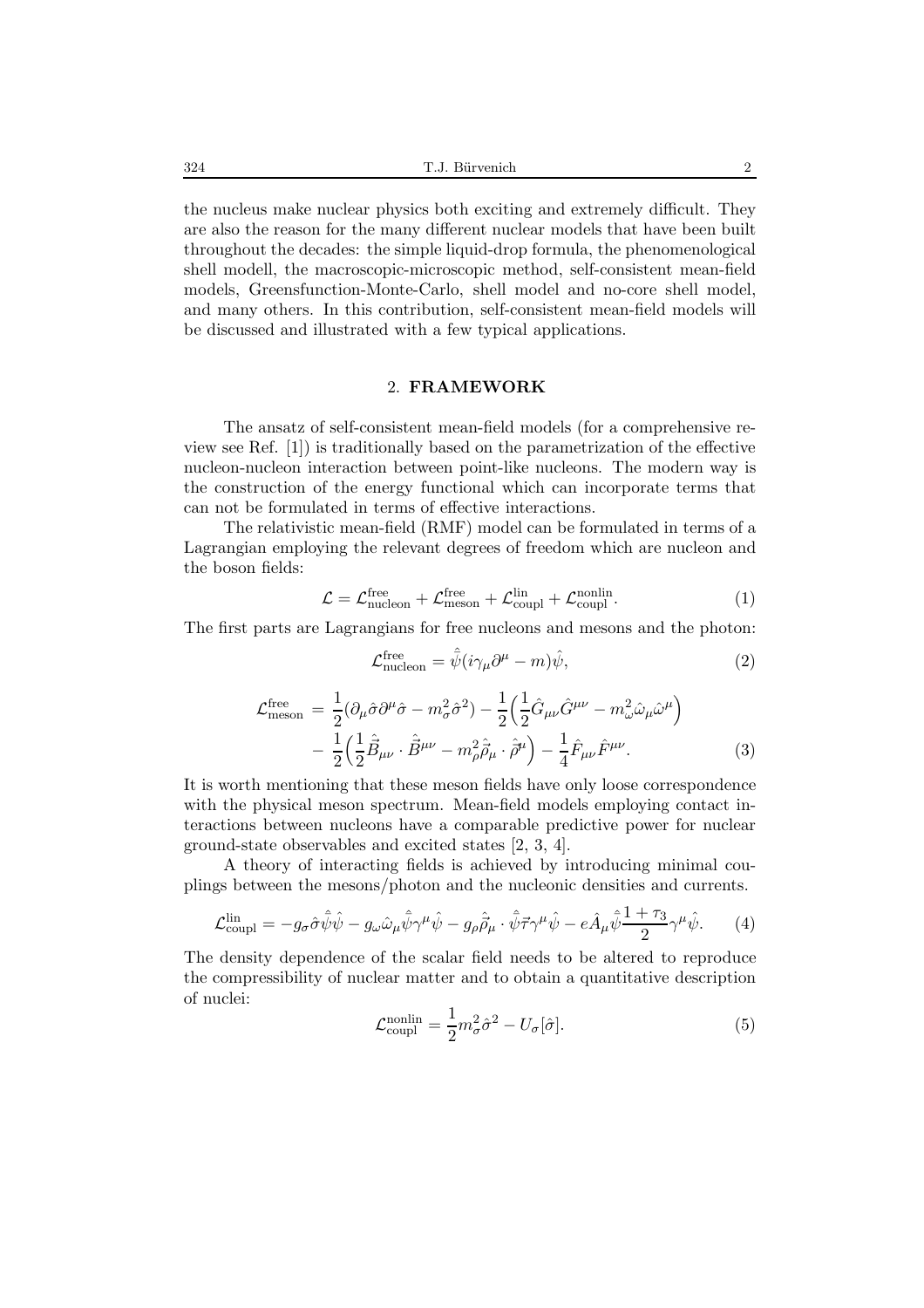This is often done by an expansion in powers of the field. The field tensors of the mesons are written down in direct analogy to the electromagnetic field tensor.

Each term in the Lagrangian introduces a coupling constant that needs to be adjusted which will be discussed later in this section. The equations of motion can be obtained in the standard fashion by the Euler-Lagrange equations. This model is free of assumptions on the nuclear potential or density distributions which are the outcome of a (converged) calculation. Self consistency can produce effects such as density depletion in superheavy nuclei which are less likely to occur in other approaches.

The binding properties of nuclear matter and nuclei are generated from the strong scalar and vector fields,  $V_S = g_{\sigma} \sigma \approx -350$  MeV,  $V_V = g_{\omega} \omega^0 \approx$  $\approx$  +300 MeV, adding up to  $V = V_S + V_V \approx -50$  MeV. They add up with the same sign to generate the strong spin-orbit potential in nuclei, which is given by

$$
V_{ls} \propto \frac{d}{dr}(V_S - V_V \gamma_0) \vec{l} \cdot \vec{s}.\tag{6}
$$

This spin-orbit force emerges from the covariant formalism with right sign and magnitude without introducing additional parameters. This is where relativity shows up most clearly in these covariant models – the dynamics of the nucleons on the contrary justifies the use of non-relativistic models.

Self-consistent models for the nucleus have recently experienced a reinterpretation in terms of *effective field theory* and *density functional theory* [5], which partly explains their success in accurately describing nuclear groundstate properties. As effective field theories for nucleonic degrees of freedom, they are constructed to incorporate explicitly physics below a certain energy scale  $\lambda$ , which is of  $\mathcal{O}$  (1 GeV). Short-distance physics and correlations, vacuum polarization and all effects at higher energies are being absorbed into the various interaction terms and coupling constants.

The *Hohenberg-Kohn theorem* [6, 7] states that the energy of a manybody state is a unique functional of its density. Thus, *in principle*, it is possible to achieve an exact treatment of such a system if the right energy functional is found. In such a description, all correlations are present in the energy and the density distribution (not in the wave-function, however, which is a Slaterdeterminant of Kohn-Sham orbitals). For the description of a self-bound nuclear system in the intrinsic frame, generalizations of this theorem are necessary and available [8]. Unfortunately, these theorems are non-constructive and provide no handle for the development of such functionals. Thus, current efforts involve ways to systematically construct these functionals and subsequently improve them. As mentioned before, each term introduced in the ansatz of the model is associated with a free parameter. These parameters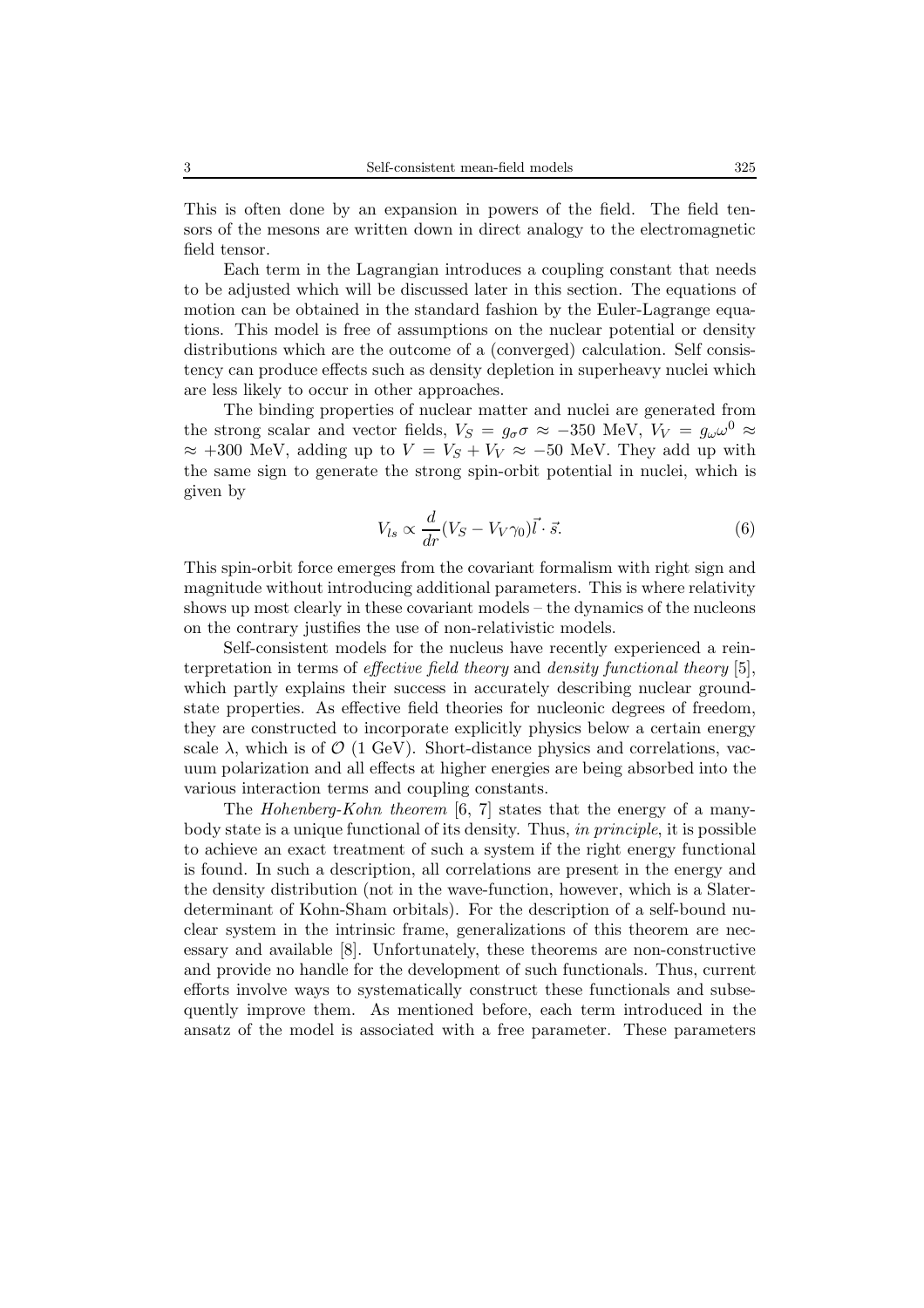

Fig. 1 – Errors in percent for the mean-field forces as indicated and the observables (from top to bottom) surface thickness, diffraction radius, rms radius, and binding energy. Dark columns indicate that this observable has not been fitted, light colums indicate observables which have been part of the adjustment procedure.

(between 6 and 12) are being fitted to experimental data of nuclear groundstate properties. It is interesting to assess the quality of various forces with different adjustment procedures for various observables. Fig. 1 summarizes such a comparison for various Skyrme forces (SkM∗, SkP, SLy4, SkI1, SkI3, SkI4), a point-coupling RMF force (PC-F1) and two standard RMF forces (NL-Z and NL3). Shown is the error in percent for the observables (from top to bottom) surface thickness, diffraction radius, rms radius, and binding energy. These errors have been averaged over a selection of nuclei throughout the nuclear chart. Starting with the binding energy, this observable is always part of the adjustment procedure, and the quality of modern models can describe it with an accuracy below 0.5%. The rms radius as the prominent information about the nuclear density distribution is usually taken into account in the adjustment, and its mean error lies below 1%. The other two form-factor-related observables, diffraction radius and surface thickness, are in some cases not taken into account in the adjustment. As can be inferred from the figure, its inclusion in the adjustment procedure can lead to a slightly better description.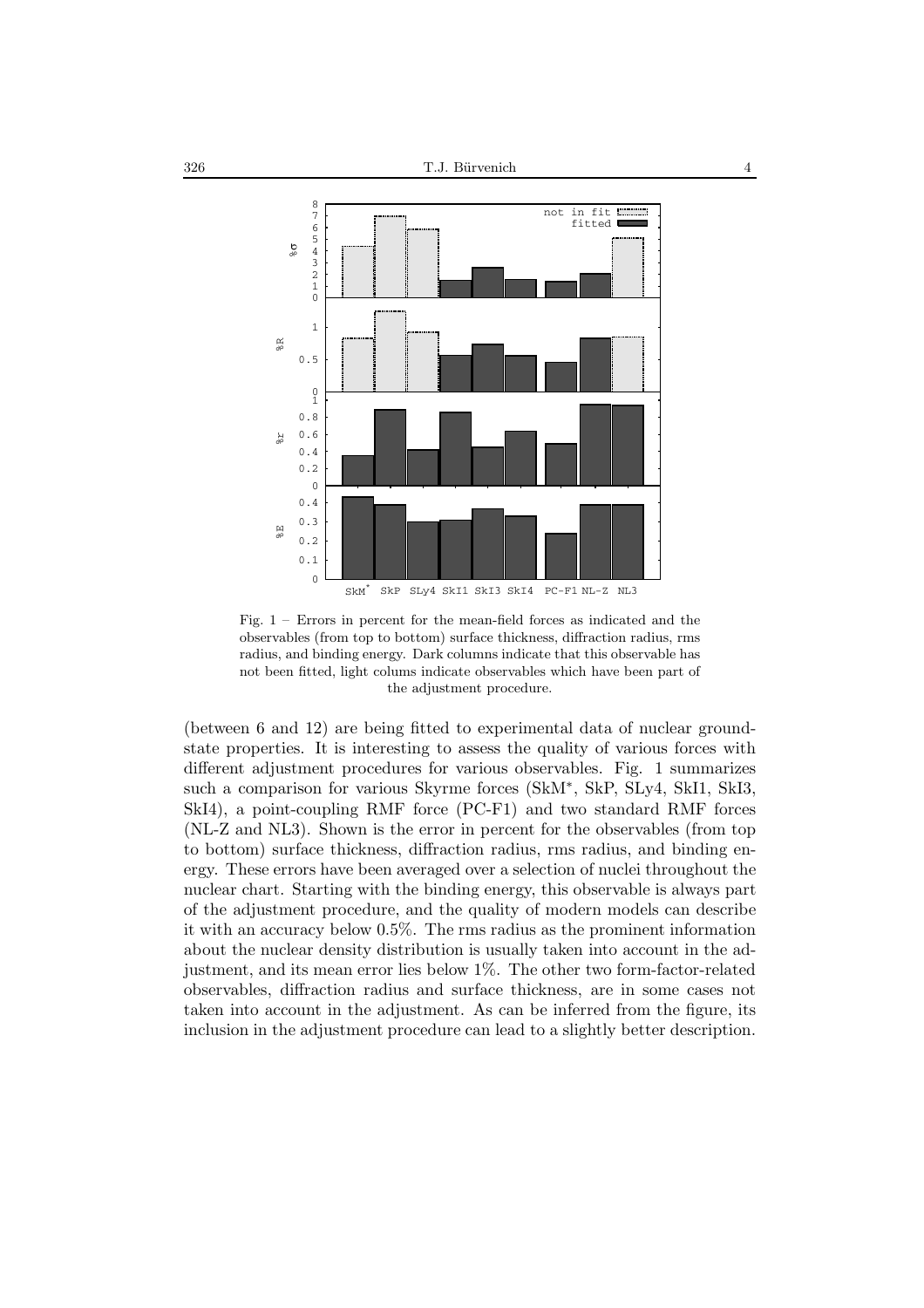The biggest effect, however, is seen for the surface thickness. Firstly, the error scale is larger and ranges within several percent error. Secondly, an inclusion of this observable in the adjustment procedure can considerably decrease its error. Self-consistent mean-field models tend to underestimate the size of the surface thickness. This can be attributed to missing correlations and/or the missing long-range (pion) dynamics.

# 3. **NUCLEAR MOLECULAR STATES**

The existence of nuclear molecules was discovered [9] in experiments on the resonances observed in excitation functions of elastic and inelastic scattering of <sup>12</sup>C on <sup>12</sup>C [10, 11] In this section, we report on some examples for the occurence of clustering in light nuclei within the RMF model [12].



Fig. 2 – Reflection-symmetric and axial<br>symmetric PES of  $^{16}{\rm O}.$  Parts were the calculation does not converge are left out.

In order to detect clustering for ground and excited states, we compute the energy of the system as a function of deformation. The cuts through the potential energy surface (PES) are calculated in axial symmetry for reflectionsymmetric and -asymmetric shapes using a constraint on the total quadrupole moment  $Q_{20}$  of the nucleus. This is achieved by adding  $-\lambda \tilde{Q}_{20}$  to the Hamilton operator and minimizing  $\langle \hat{H} - \lambda \hat{Q}_{20} \rangle$ . All other multipole moments that are allowed by the symmetry of the calculation are not constrained and adjust themselves corresponding to the solution of minimal energy. So, in contrast to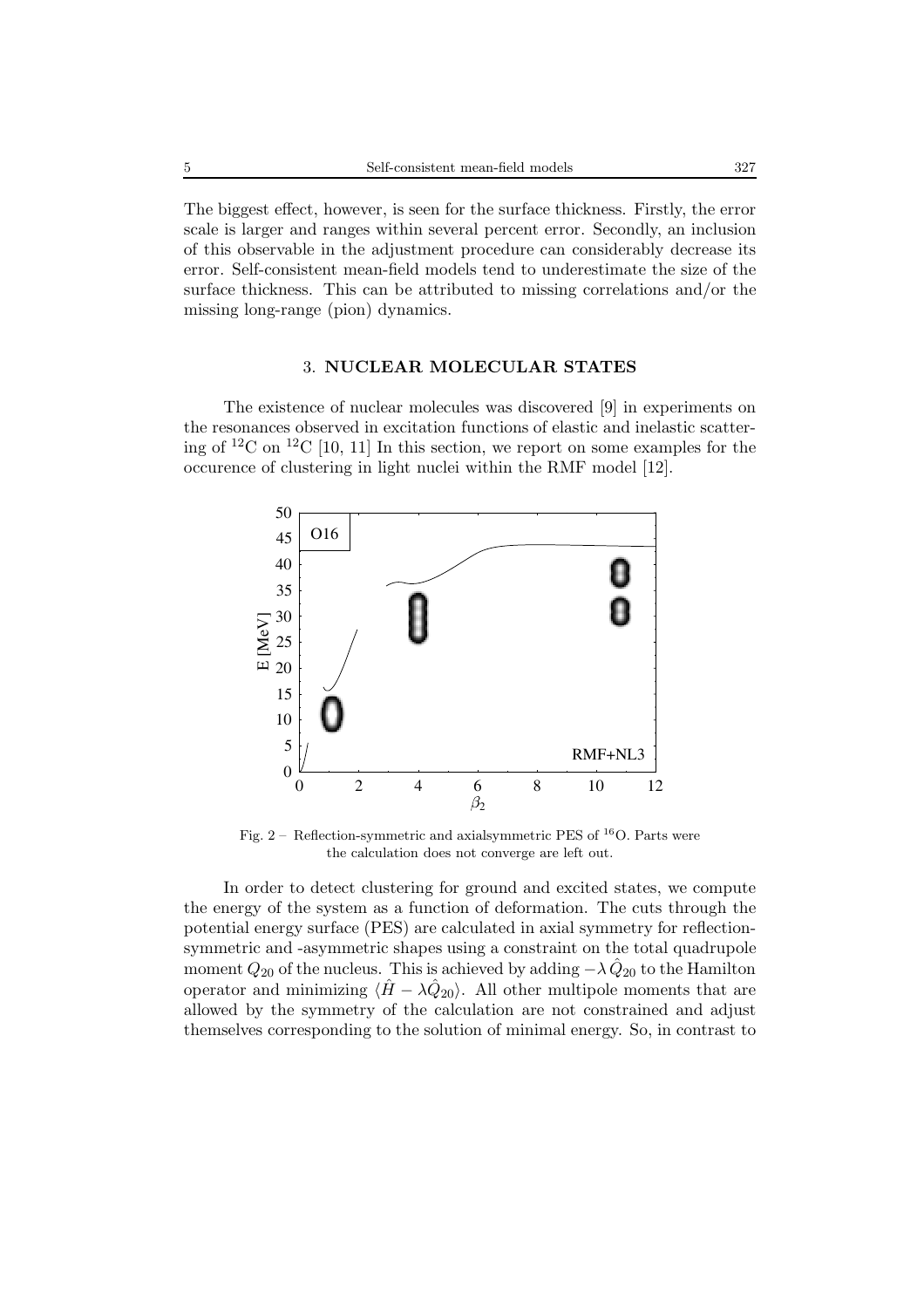the macroscopic-microscopic approach [13], we are not operating in a limited deformation space. On the other hand, we are not necessarily exactly following the gradient in the multidimensional PES which would only be the case if the fission valley would be parallel to the  $Q_{20}$  direction [14].

The energy of the system is minimized using the damped gradient iteration method [15]. The mean-field equations are solved in coordinate space employing derivatives as matrix multiplications in Fourier space. We do not correct spurious rotational or vibrational motion, corresponding to zero-point energies which would lower the total energy and modify the structure of the PES.

As the first system, we consider  $^{16}$ O. Its potential energy surface can be seen in Fig. 2. The PES reveals two local minima corresponding to two isomeric states with a cluster configuration. At  $\beta_2 = 0.97$ , at an energy of about 15 MeV above the ground-state energy, a  $\alpha^{-8}$ Be– $\alpha$  configuration is found. The <sup>8</sup>Be nucleus is, however, not in its groundstate. At  $\beta_2 = 3.78$ , a local minimum in the PES corresponds to a chain of  $4 \alpha$ -particels at an energy of around 36 MeV. The following PES at larger deformations corresponds to symmetric fission of oxygen into two  ${}^{8}$ Be nuclei. In each fragment, a double- $\alpha$ -structure is clearly visible.



Fig. 3 – Reflection-symmetric and axial<br>symmetric PES of  $^{32}{\rm S.}$  Parts were the calculation does not converge are left out.

Another interesting system is  ${}^{32}S$  corresponding to two times  ${}^{16}O$ . The reflection-symmetric PES can be seen in Fig. 3. The system has a deformed ground state at  $\beta_2 = 0.27$ . Its density distribution corresponds to a twofold structure with lowered density in the middle of the two halfes. At  $\beta_2 = 1.04$ ,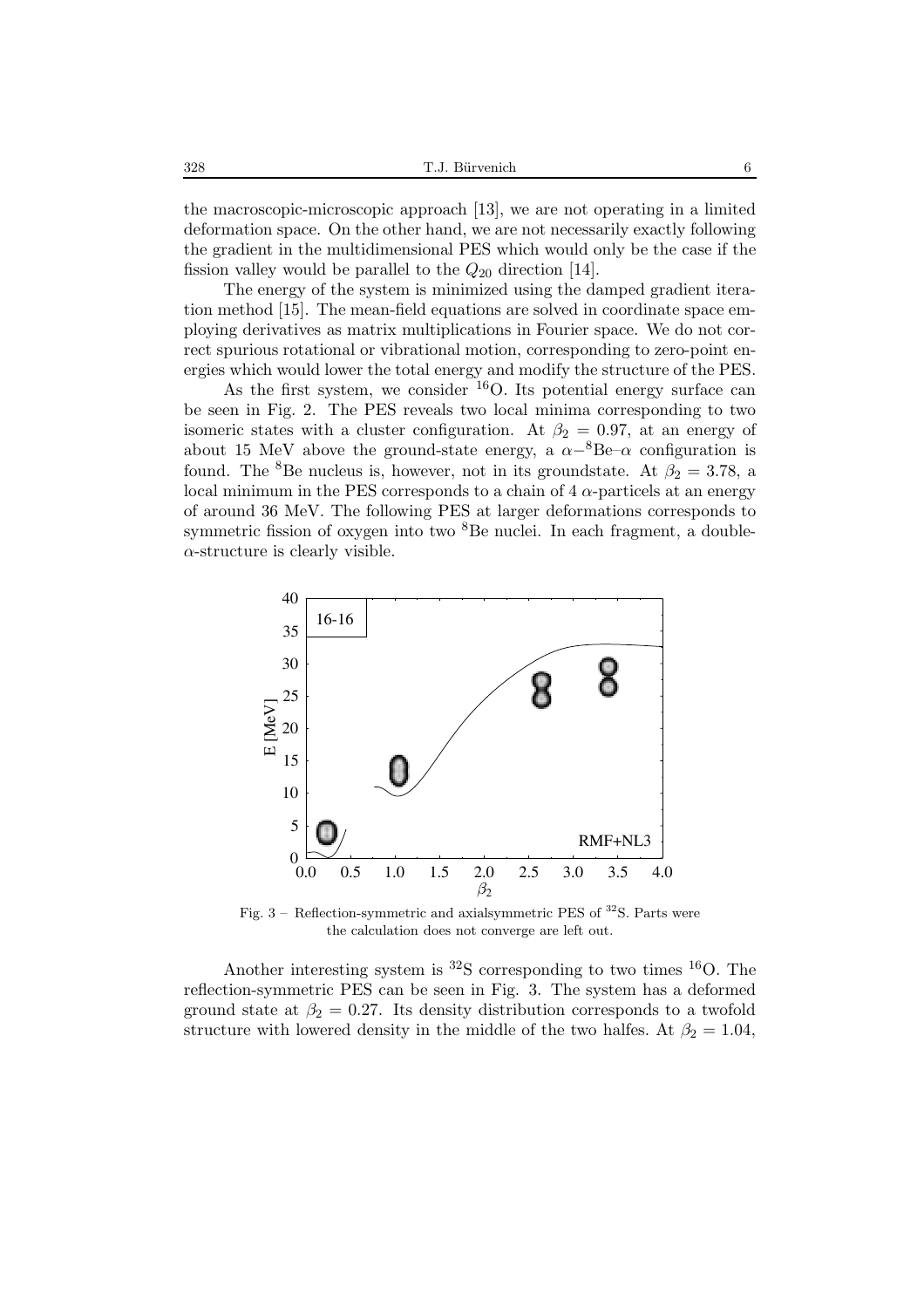

Fig. 4 – Baryon Density of <sup>32</sup>S at  $\beta_2 = 1.04$ .

a second local minimum occurs. The density distribution exhibits a cluster structure corresponding to two <sup>16</sup>O nuclei, though no pronounced neck between the fragments has built (see also Fig. 4). For larger deformations, a neck develops and the systems fissions symmetrically. The isomeric state found here can be associated with a two- $^{16}$ O-cluster state.

Investigations of these and similar systems in the framework of the Skyrme-Hartree-Fock approach can be found in Ref. [16].

# 4. **SUPERHEAVY NUCLEI**

Superheavy nuclei are nuclei with proton numbers above  $Z \approx 110$ . These systems owe their stability only to quantum-mechanical shell effects. The liquid-drop description predicts no stable ground state. While the nucleonnucleon interaction is short-range and saturating, the Coulomb force, even though it is much weaker, has long-range nature. Thus, while a proton can only interact with its neighbors through the nuclear force, it feels all surrounding protons. Due to shell effects, however, the system can gain stability, and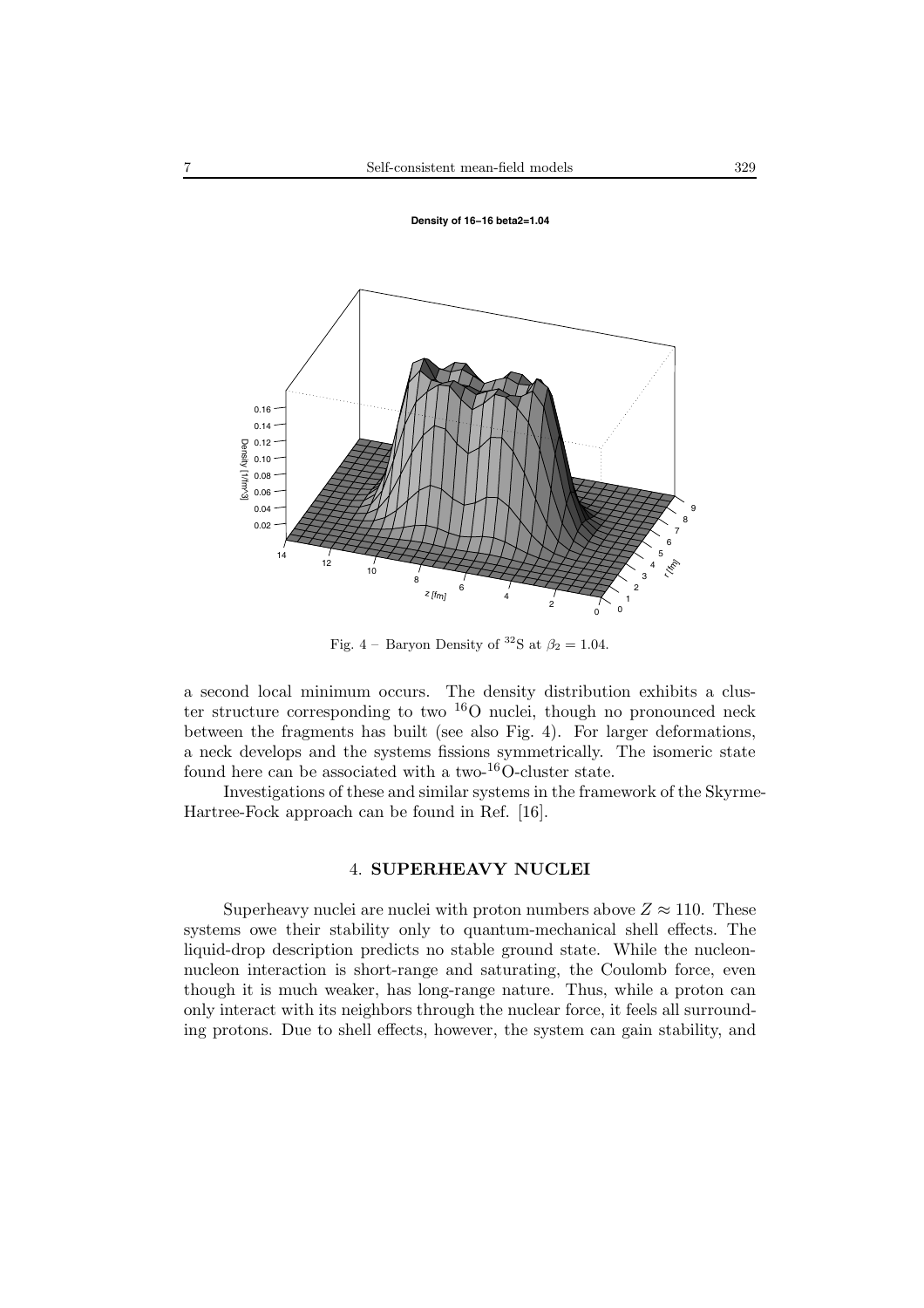spontaneous fission proceeds through the fission barrier. For these systems, alpha decay and spontaneous fission become competing decay modes. While superheavy nuclei can on earth be only produced in experiments with heavy ions, they might come to existence in the universe in processes such as supernova explosions. With respect to the testing of nuclear models, superheavy nuclei act as magnifying glasses for nuclear structure effects that are present but less visible in nuclei closer to stability.

In the following, we will examine the stability of a selection of superheavy nuclei with respect to spontaneous fission. We will first discuss spontaneous fission in actinide nuclei. A typical fission barrier is shown in Fig. 5. The nucleus <sup>252</sup>Cf possesses a symmetric fission barrier and the asymmetric solution, which is energetically favorable. At a deformation of  $\beta_2 = 1.0$ , an isomeric state of approximately the same energy as the ground state is present. The figure furthermore displays symmetric and asymmetric solutions for separated fragments which intersect the branches of the elongated nuclear system with a neck. These various branches are separated from each other by small barriers in the multi-dimensional potential energy surface. It is a present challenge to obtain smooth fission and fusion barriers within these approaches.



Fig. 5 – Symmetric fission barrier (dashed line), asymmetric fission barrier (full line) and solutions for two separate fragments with combinations as indicated.

The systematics of fission barriers for superheavy nuclei ranging between  $Z = 108 - 120$  is shown in Fig. 6 [17]. The symmetric barriers are shown with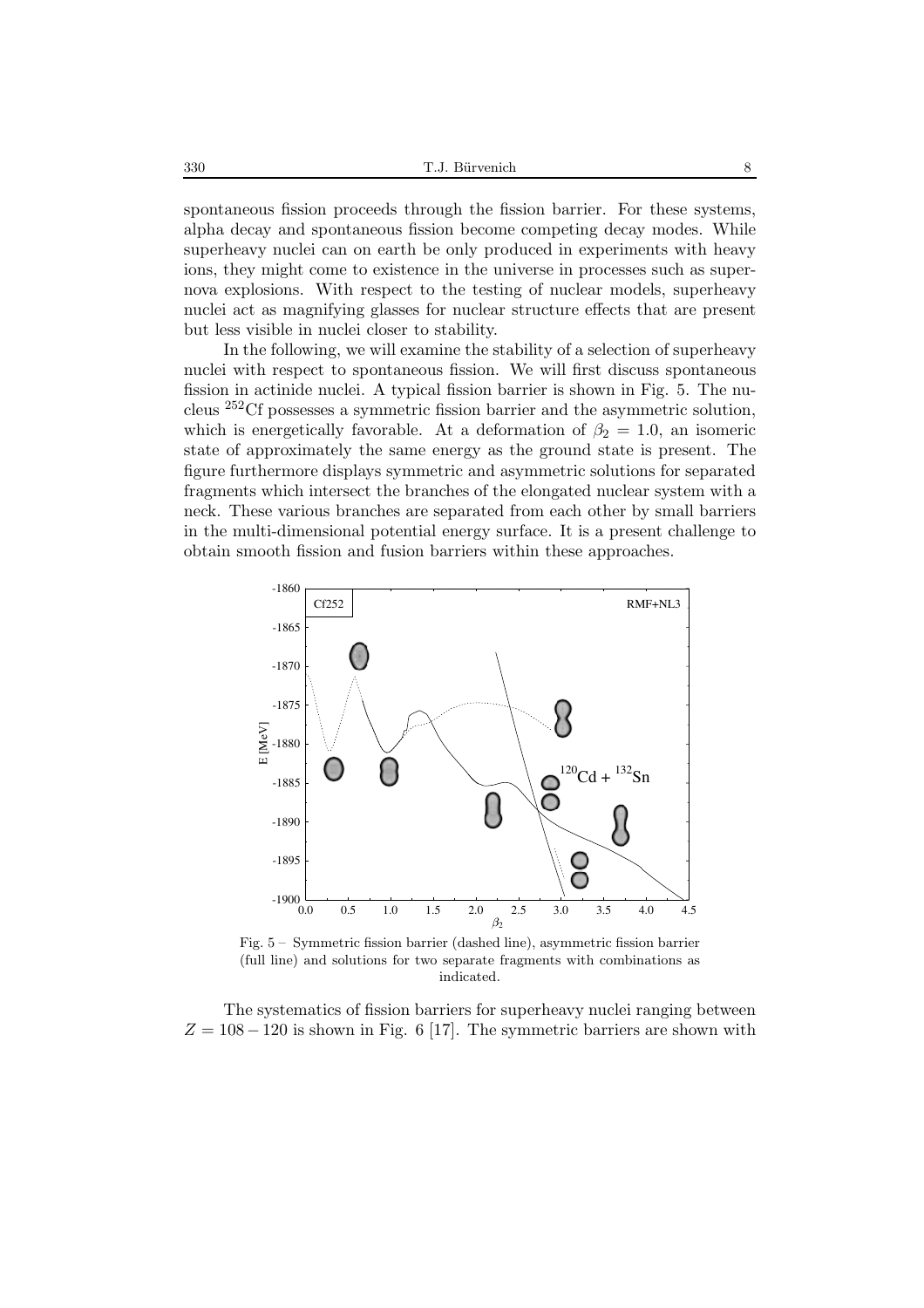full lines, the asymmetric barriers (allowing reflection-asymmetric shapes) are shown with a dashed line. Note that the first barrier is always reflectionsymmetric. Going up in  $Z$  and  $N$  we find a transition from well-deformed nuclei via transitional nuclei displaying shape isomerism to spherical nuclei at the upper right end of the chart. The barriers in the transitional region become rather small. The inclusion of asymmetry makes the second (symmetric) barrier vanish for  $Z \geq 114$ , thus these superheavy systems only have one single barrier to tunnel through. This is an important difference to the case of actinide nuclei which usually possess two barriers.

The same barriers, calculated with Skyrme forces, show the same general trends, but exceed the RMF barriers for high charge numbers considerably. A similar situation occurs already for actinide nuclei: while RMF produces rather low and sometimes too low barriers, SHF tends to larger barriers [17].

These different predictions are rather model dependent than force depen- $\text{dent}^2$  The reason for these differences is related to the different macroscopic and shell-structure-related properties of the various forces. For example, while the RMF forces predict the magic numbers at  $Z = 120$  and  $N = 172, 184,$  SHF forces place them at  $Z = 114, 120, 126$  and  $N = 184$ . Moreover, the asymmetry energy of standard RMF forces with  $a_4 \approx 38$  MeV is too large compared to the empirical value of  $a_4 \approx 30 - 34$  MeV. Skyrme forces perfom better at reproducing this result. The search for the underlying model properties that lead to these different predictions is still ongoing. This situation, however, indicates that at the present stage reliable predictions for the fission barriers of superheavy elements, and their corresponding life times, cannot be made.

## 5. **LASER-NUCLEAR PHYSICS**

Present and near-future laser facilities will provide a gateway to direct (electromagnetic) laser-nucleus interactions. Nuclear quantum optics involving x-ray laser facilities will soon demonstrate direct laser-nucleus interactions [18]. An application involving strong laser fields in the optical regime is the dynamic (AC) Stark shift of proton states in atomic nuclei. Similarly to the case of a constant electric field, in an oscillating laser field applied to an atom (nucleus) the electron (proton) levels experiences a small shift. These shifts may serve as a signal for direct laser-nucleus interactions.

An increase of the laser frequency and field strength can be achieved by head-on collisions of the nuclei and the laser pulses. In the rest frame of the nucleus, the Doppler shifted electric field strength  $E_N$  and the frequency  $\nu_N$ 

 $^{2}$  This is true if the adjustment protocols of the forces do not differ dramatically.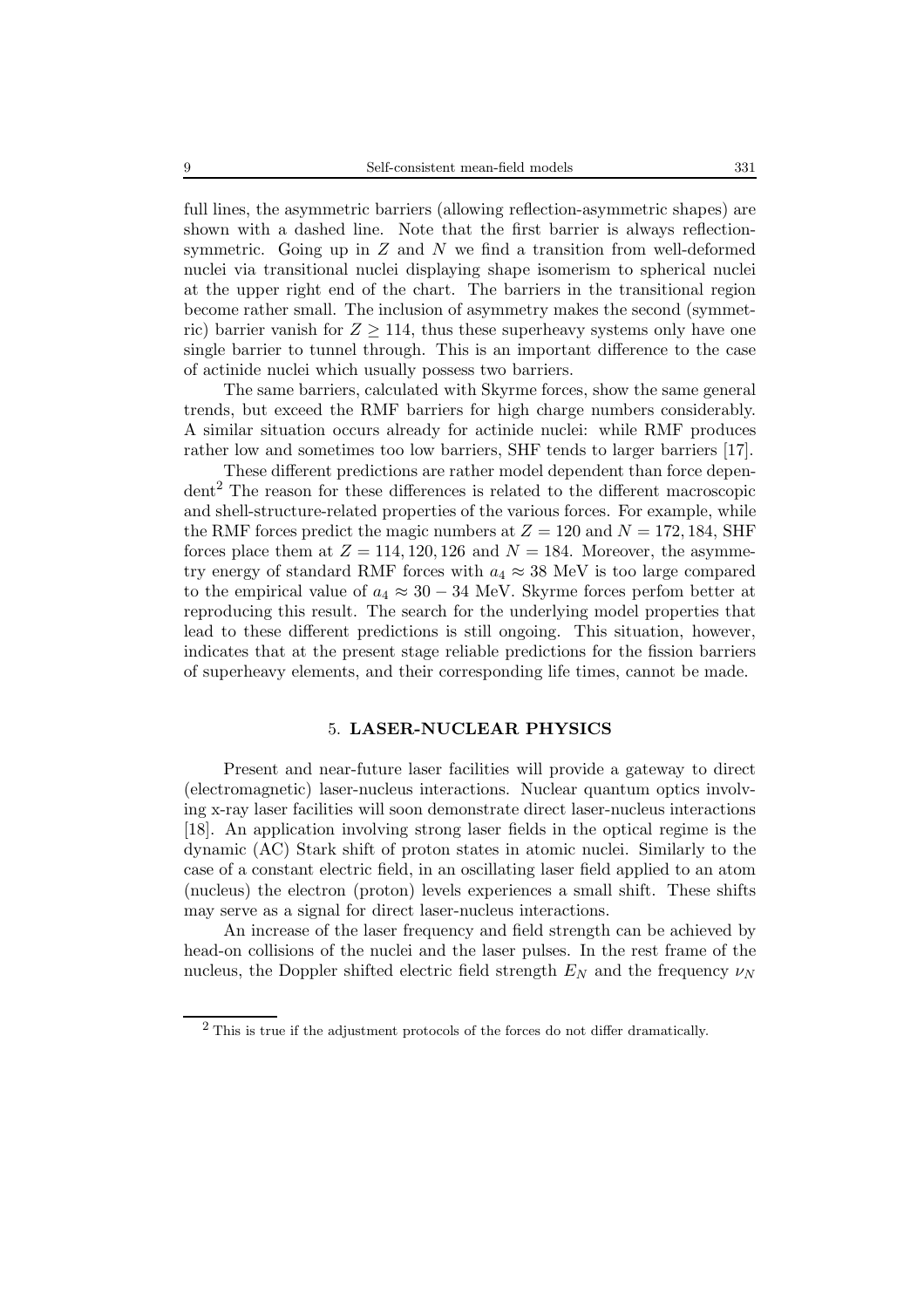

Fig. 6 – Reflection-symmetric (full line) and reflection-asymmetric (dotted line) fission barriers calculated with the RMF force NL-Z2.

are given by

$$
E_N = \sqrt{\frac{1+\beta}{1-\beta}} E_L = (1+\beta)\gamma E_L, \qquad (7)
$$

$$
\nu_N = \sqrt{\frac{1+\beta}{1-\beta}} \nu_L = (1+\beta)\gamma \nu_L, \qquad (8)
$$

where subscript  $N$  denotes the nuclear rest frame and  $L$  the laboratory frame, respectively. The laser-nucleus interaction is treated in the electric dipole approximation, in which the (non-relativistic) interaction term in the length gauge is given by [19, 20]

$$
H_I = -e\vec{E}(t) \cdot \vec{r}.
$$
 (9)

Here,  $e = |e|$  is the electron charge,  $\vec{E}(t)$  is the electric field, and  $\vec{r}$  the position operator. For light linearly polarized in z-direction, this reduces to  $H_I$  =  $= -eE(t)z$ . The total Hamiltonian of our system is thus

$$
H = H_0 + H_I, \qquad (10)
$$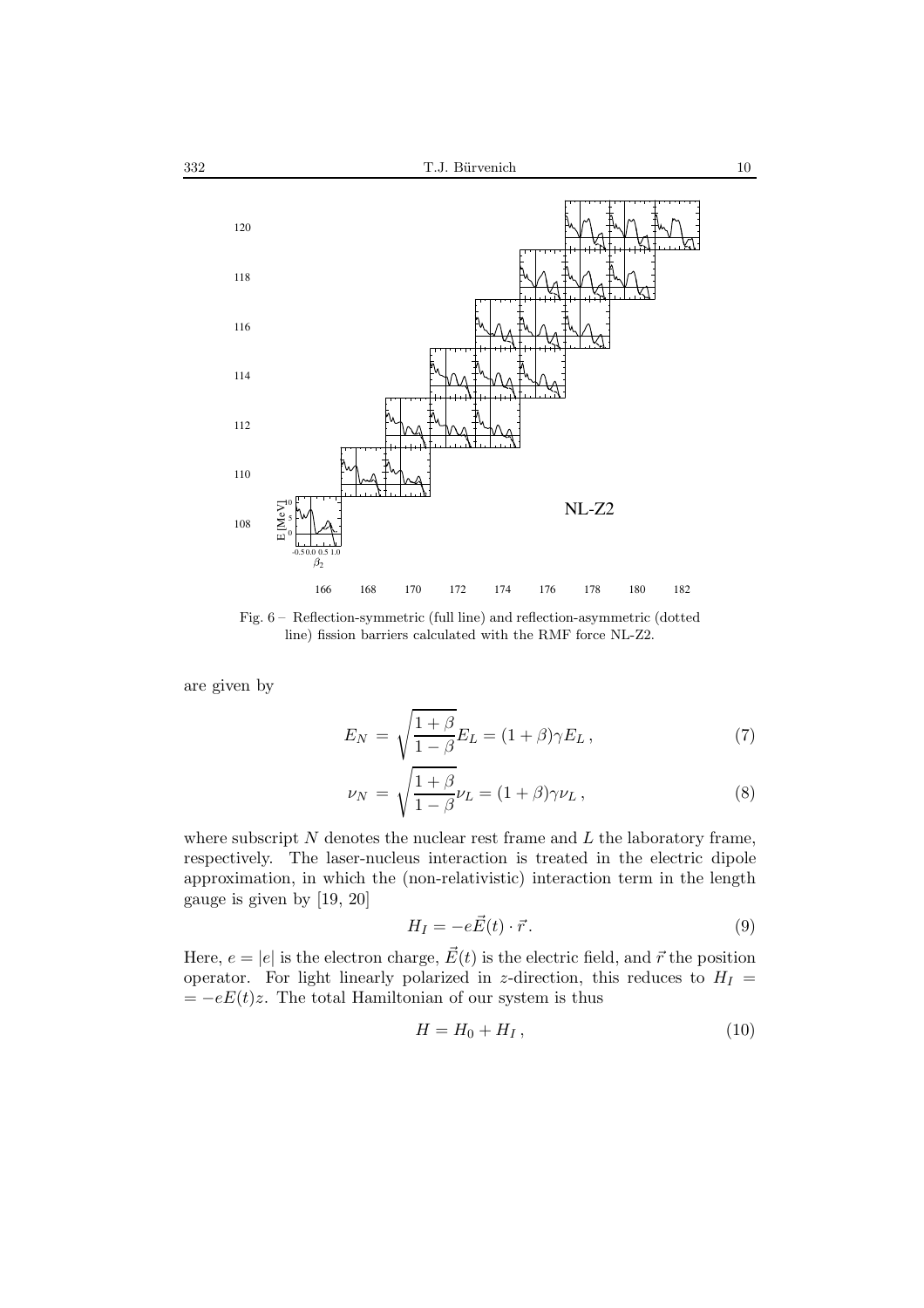

Fig.  $7 - AC-Stark$  shifts of the proton single-particle states in the laser field (upper row, displayed on a  $log_{10}$  scale) as a function of laser intensity in the nuclear rest frame for the nuclei as indicated, and proton rms radii (lower row) as a function of laser intensity in the nuclear rest frame. Each line in the upper figures corresponds to a Stark shift of a proton singleparticle level. The widths of these bands characterize the spread in these shifts. In the lower figure, the square dots indicate the calculated results, which for convenience are connected by the thin line.

where  $H_0$  denotes the nuclear Hamilton operator that is specified by the nuclear model employed and has been described in Section 2.

A few comments on the choice of this interaction are in order. The spatial dependence of the electric laser field is neglected in the dipole approximation due to the small extension of the nucleus of the order of a few femtometers. The magnetic fields can also be neglected due to the smallness of the lasernucleus interaction. Here we have an important difference to atomic systems: intensities considered large on atomic scales (they compete with the Coulomb force of the nucleus), typically are still weak as compared to the much stronger force between nucleons. Hence a non-relativistic treatment is justified in our case. The nuclear model employed in this study provides a covariant framework for the nuclear ground-state description. Note, however, that the nucleons within the nucleus move non-relativistically. The predominant relativistic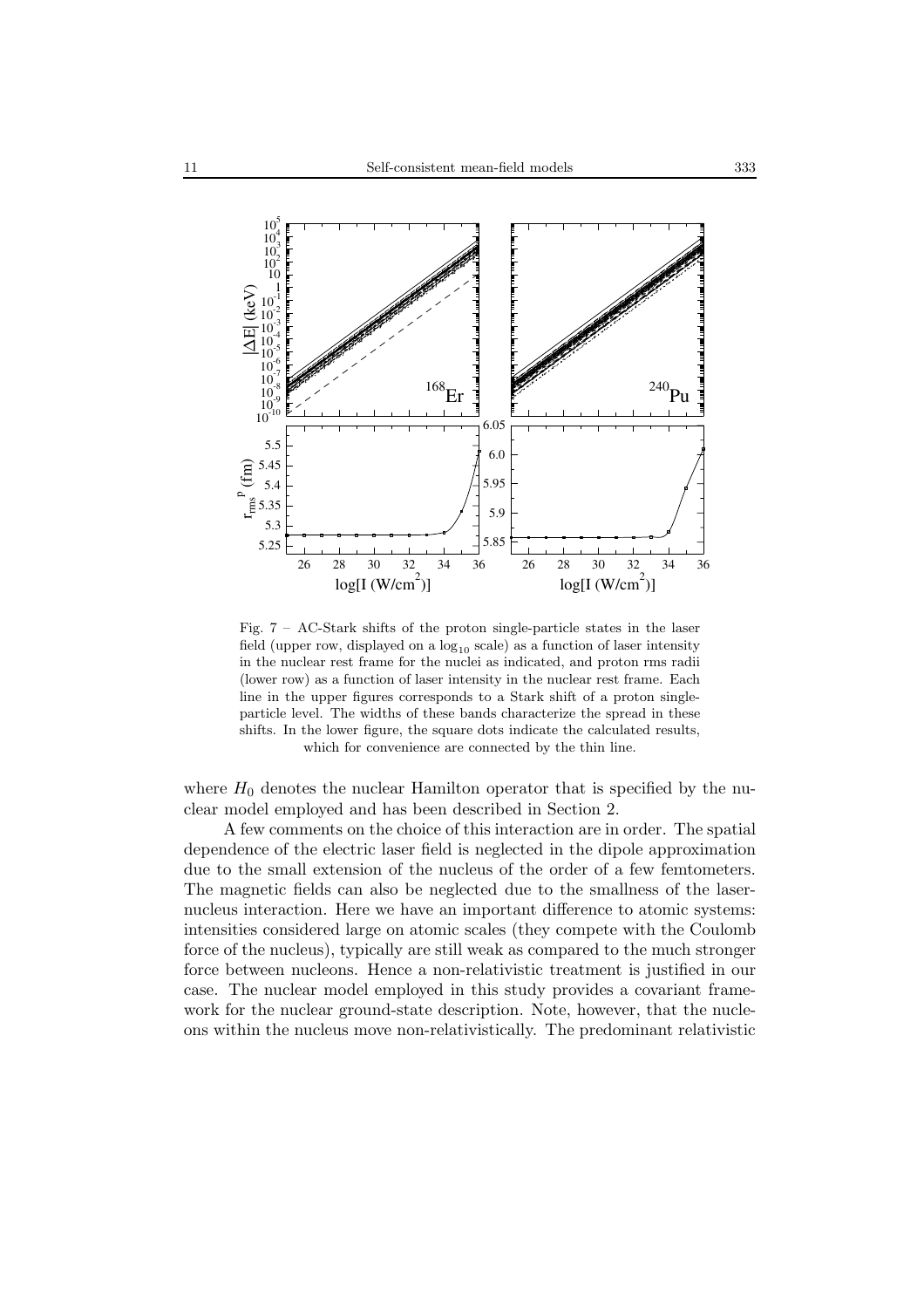feature is the strong spin-orbit force in nuclei, which is an intrinsic ingredient in a covariant description employing strong scalar and vector fields.

The Stark shifts of the single-proton states  $|n\rangle$  are given by

$$
\Delta E_n = \frac{1}{2} \sum_{m \neq n} \frac{\langle n | H_I | m \rangle \langle m | H_I | n \rangle}{\epsilon_n - \epsilon_m}.
$$
\n(11)

The states  $|n\rangle$  are taken from the relativistic mean-field calculation, and the matrix elements of the dipole operator sandwiched between two states are calculated numerically.

The proton rms radius is defined as [21]

$$
r_{rms}^p = \sqrt{\frac{\int d^3x r^2 \rho^p(\vec{x})}{\int d^3x \rho^p(\vec{x})}},\tag{12}
$$

with  $r = \sqrt{x^2 + y^2 + z^2}$ ,  $\rho^p(\vec{x})$  is the proton point density. Note that this definition also holds for non-spherical density distributions. The rms radius is related to the spatial extension of the density distribution. The experimentally accessible quantity in nuclei is the nuclear charge radius which can be extracted from the corresponding measured form factor.

The AC Stark shifts of single proton states in the nuclei  $^{168}\text{Er}$  and  $^{240}\text{Pu}$ . as well as the corresponding rms proton radii are displayed in Fig. 7. We have chosen these nuclei as typical representatives of intermediate and heavy nuclei. Their lowest measured E1 excitations lie at 1.359 MeV ( $^{168}$ Er) and 0.555 MeV  $(240Pu)$ , respectively [22]. Thus, transitions will not be excited by the considered laser energies of  $\mathcal{O}(keV)$  in the nuclear rest frame. Lower excitations of even parity would require two- or higher-order photon processes, and their energies are still more than 20 keV above the ground-state energy. Thus the Stark effect can be treated separately from nuclear excitation mechanisms.

Shifts of  $\approx 1$  keV are reached at intensities of roughly  $10^{32}$  W/cm<sup>2</sup> for the systems discussed here (intensities of  $10^{34}$  W/cm<sup>2</sup> are necessary for lighter systems such as oxygen). These shifts are approximately a factor of 10 − 1 000 smaller than typical energy differences of single-particle levels close to the Fermi edge. As expected, in absolute terms, they are much larger than shifts appearing in atomic systems, but may also surpass them in relative terms. The size of the shifts depends both on the matrix elements  $\langle m|H_I |n\rangle$ as well as on the number of states contributing with dipole moments and their corresponding single-particle energies.